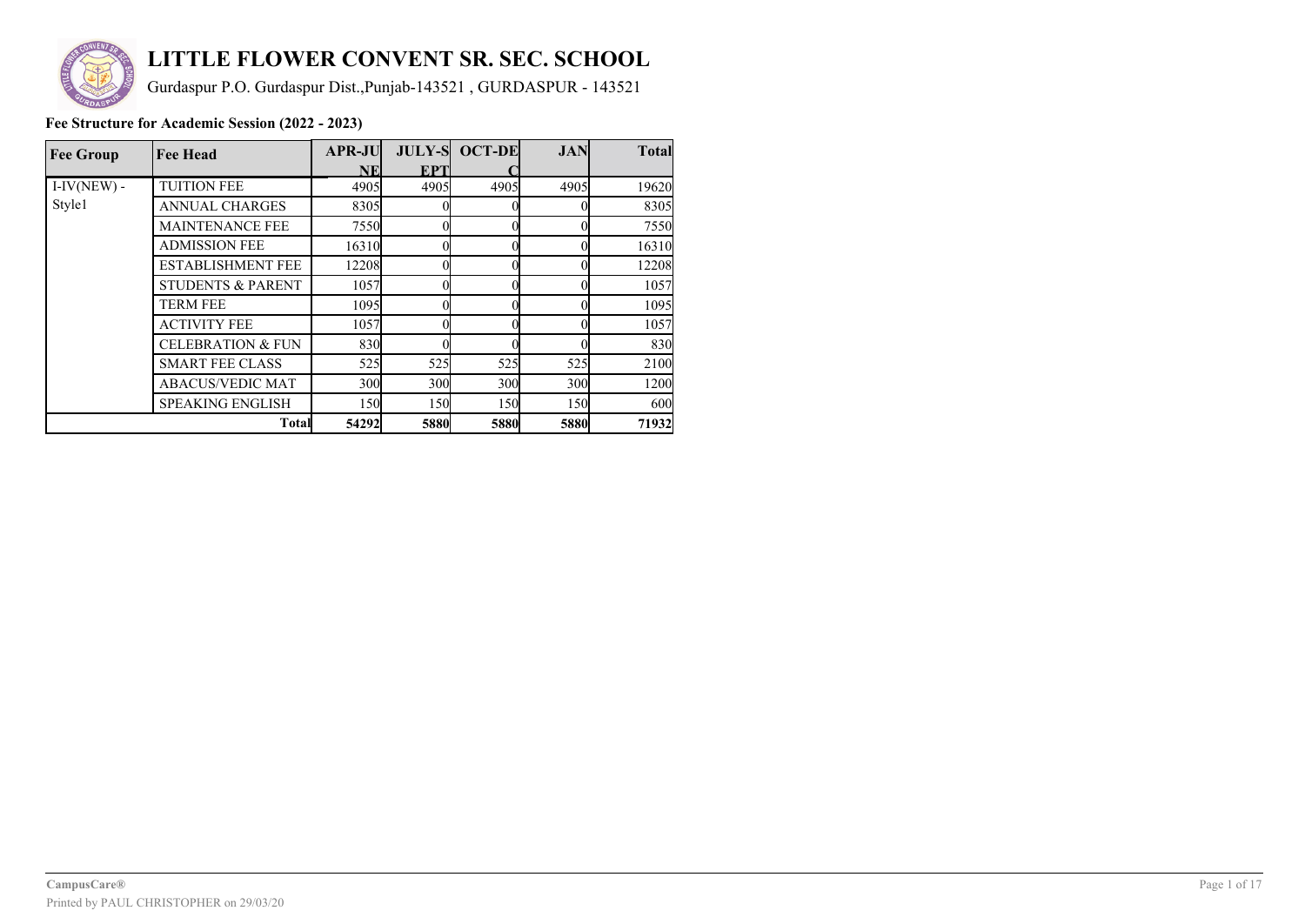| <b>Fee Group</b> | <b>Fee Head</b>              | <b>MAR</b> | <b>APR-JU</b> |                 | <b>JULY-S OCT-DE</b> | <b>JAN</b> | <b>Total</b> |
|------------------|------------------------------|------------|---------------|-----------------|----------------------|------------|--------------|
|                  |                              |            | NEI           | EPT             |                      |            |              |
| $I-IV(OLD)$ -    | <b>TUITION FEE</b>           |            | 4905          | 4905            | 4905                 | 4905       | 19620        |
| Style1           | <b>ANNUAL CHARGES</b>        | 8305       |               |                 |                      |            | 8305         |
|                  | <b>MAINTENANCE FEE</b>       |            | 7550          |                 |                      |            | 7550         |
|                  | <b>STUDENTS &amp; PARENT</b> |            | 1057          |                 |                      |            | 1057         |
|                  | <b>TERM FEE</b>              |            | 1095          |                 |                      |            | 1095         |
|                  | <b>ACTIVITY FEE</b>          |            | 1057          |                 |                      |            | 1057         |
|                  | <b>CELEBRATION &amp; FUN</b> |            | 830           |                 |                      |            | 830          |
|                  | <b>SMART FEE CLASS</b>       |            | 525           | 525             | 525                  | 525        | 2100         |
|                  | <b>ABACUS/VEDIC MAT</b>      |            | 300           | 30 <sub>0</sub> | 300                  | 300        | 1200         |
|                  | <b>SPEAKING ENGLISH</b>      |            | 150           | 150l            | 150                  | 150        | 600          |
|                  | <b>Total</b>                 | 8305       | 17469         | <b>5880</b>     | <b>5880</b>          | 5880       | 43414        |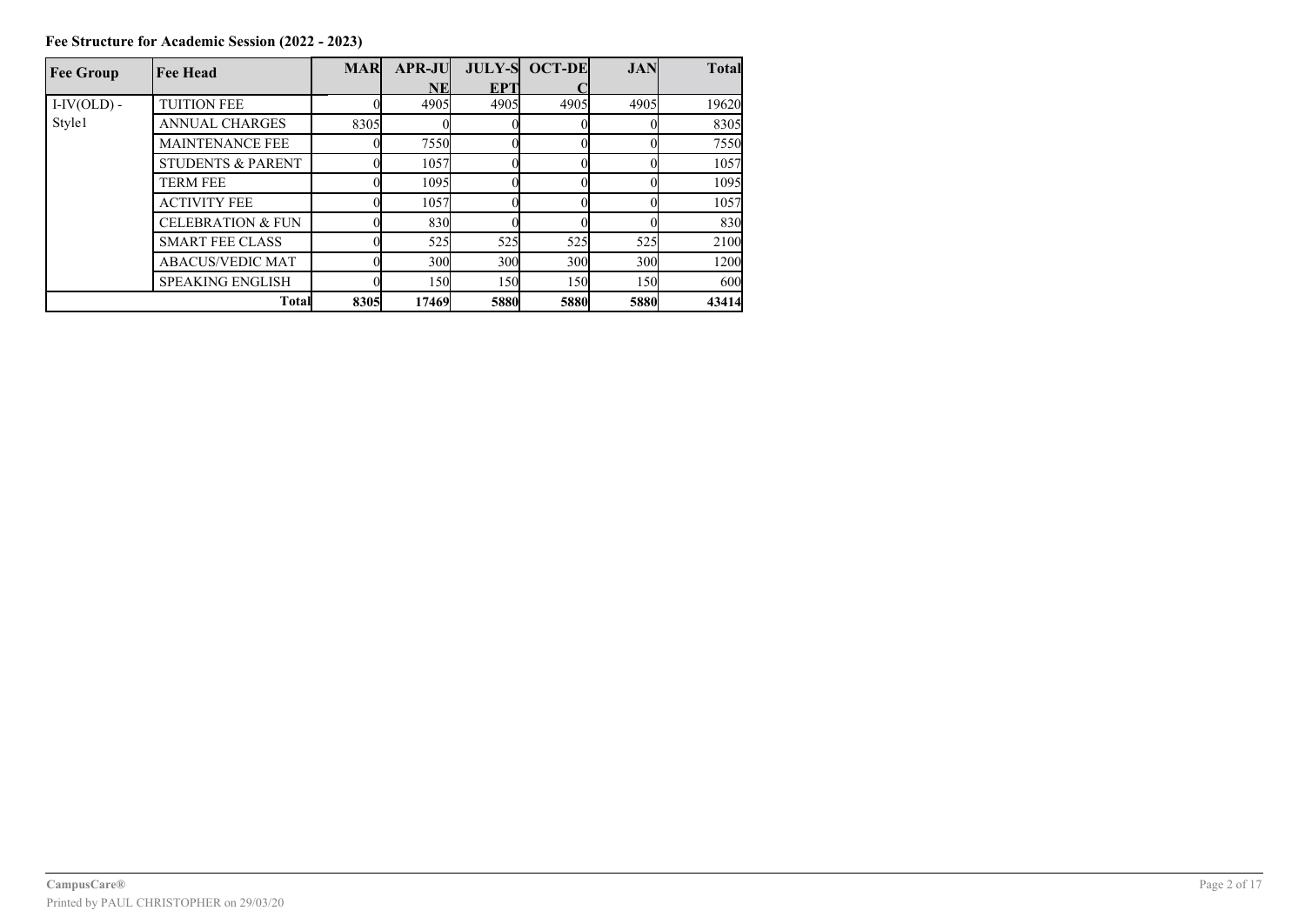**Fee Structure for Academic Session (2022 - 2023)**

| <b>Fee Group</b> | <b>Fee Head</b>              | <b>APR-JU</b> | <b>JULY-S</b> | <b>OCT-DE</b> | <b>JAN</b> | <b>Total</b> |
|------------------|------------------------------|---------------|---------------|---------------|------------|--------------|
|                  |                              | <b>NE</b>     | <b>EPT</b>    |               |            |              |
| $ISC(+1) -$      | <b>TUITION FEE</b>           | 10200         | 10200         | 10200         | 10200      | 40800        |
| Style1           | <b>ANNUAL CHARGES</b>        | 9565          |               |               |            | 9565         |
|                  | <b>MAINTENANCE FEE</b>       | 7550          |               |               |            | 7550         |
|                  | <b>ADMISSION FEE</b>         | 16310         |               |               |            | 16310        |
|                  | <b>ESTABLISHMENT FEE</b>     | 13592         |               |               |            | 13592        |
|                  | <b>STUDENTS &amp; PARENT</b> | 1057          |               |               |            | 1057         |
|                  | <b>LAB FEE</b>               | 7550          |               |               |            | 7550         |
|                  | <b>LIBRARY FEE</b>           | 302           |               |               |            | 302          |
|                  | <b>SPORTS FUND</b>           | 100           |               |               |            | 100          |
|                  | <b>Total</b>                 | 66226         | <b>10200</b>  | 10200         | 10200      | 96826        |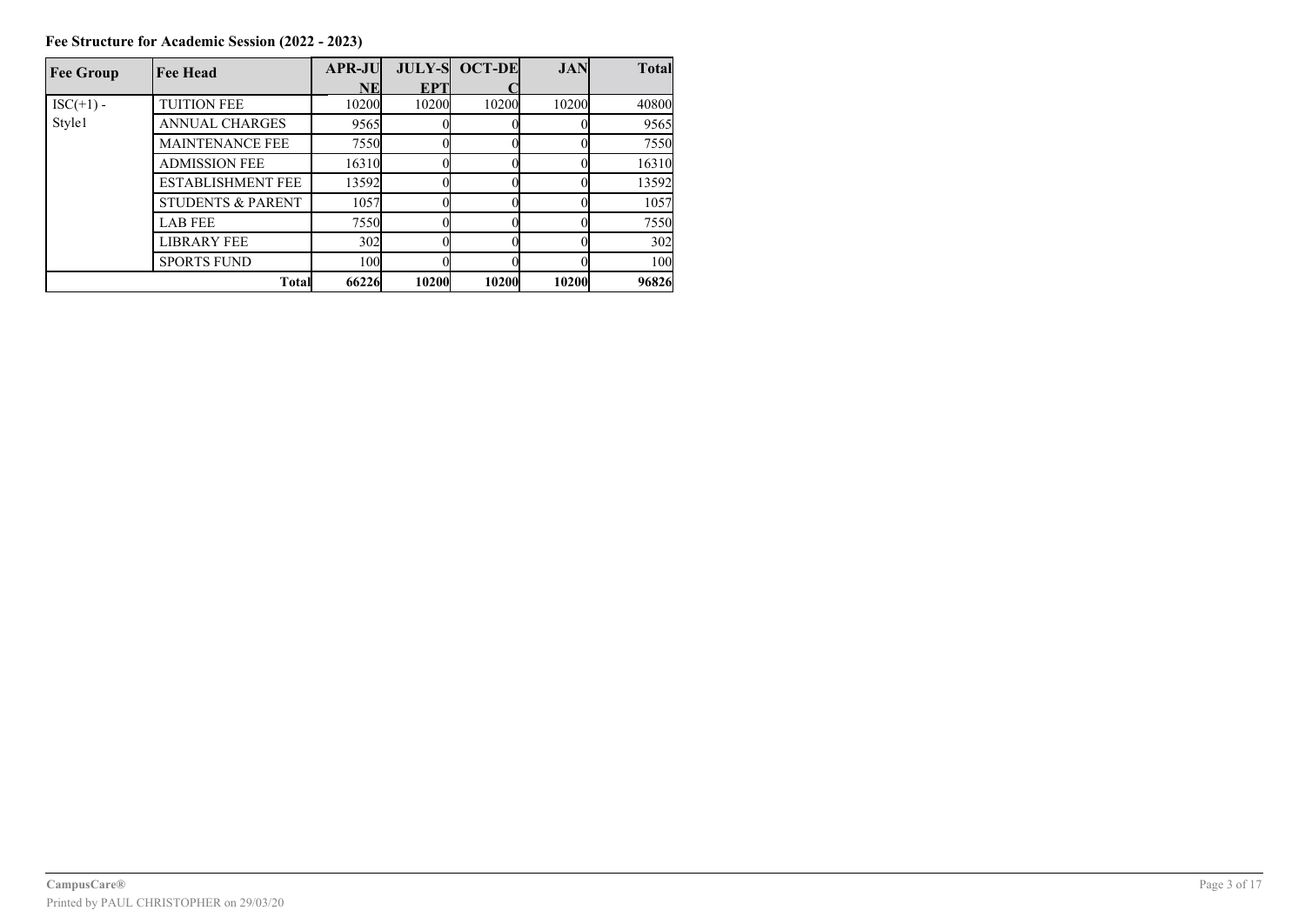**Fee Structure for Academic Session (2022 - 2023)**

| <b>Fee Group</b> | <b>Fee Head</b>              | <b>MAR</b> | <b>APR-JU</b>   |       | <b>JULY-S OCT-DE</b> | <b>JAN</b>   | <b>Total</b> |
|------------------|------------------------------|------------|-----------------|-------|----------------------|--------------|--------------|
|                  |                              |            | NE              | EPT   |                      |              |              |
| $ISC(+2) -$      | <b>TUITION FEE</b>           |            | 10200           | 10200 | 10200                | 10200        | 40800        |
| Style1           | <b>ANNUAL CHARGES</b>        | 9565       |                 |       |                      |              | 9565         |
|                  | <b>MAINTENANCE FEE</b>       |            | 7550            |       |                      |              | 7550         |
|                  | <b>STUDENTS &amp; PARENT</b> |            | 1057            |       |                      |              | 1057         |
|                  | <b>LAB FEE</b>               |            | 7550            |       |                      |              | 7550         |
|                  | <b>LIBRARY FEE</b>           |            | 302             |       |                      |              | 302          |
|                  | <b>SPORTS FUND</b>           |            | 10 <sub>0</sub> |       |                      |              | 100          |
| <b>Total</b>     |                              | 9565       | 26759           | 10200 | <b>10200</b>         | <b>10200</b> | 66924        |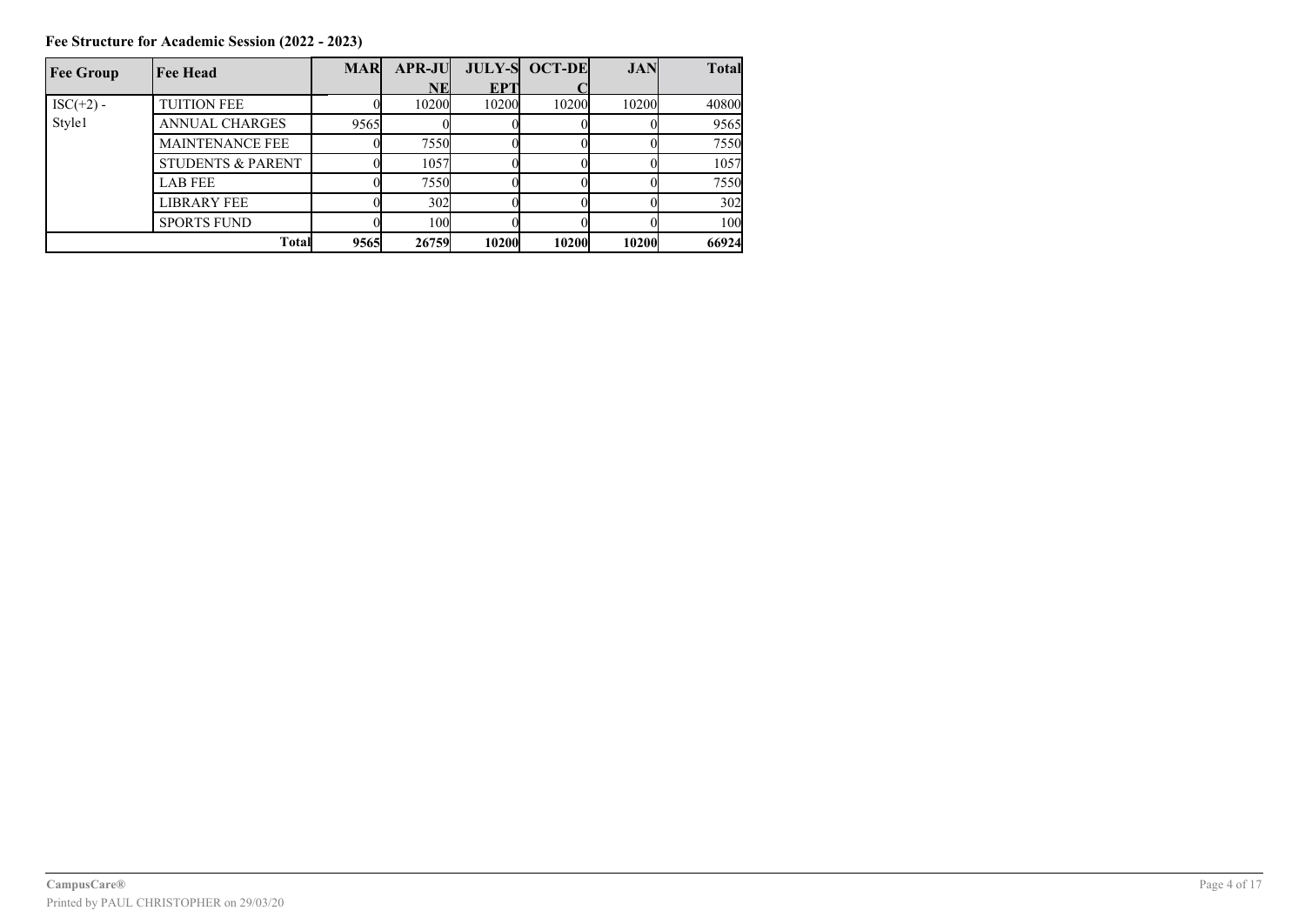| <b>Fee Group</b> | <b>Fee Head</b>              | <b>APR-JU</b> |      | <b>JULY-S OCT-DE</b> | <b>JAN</b> | <b>Total</b> |
|------------------|------------------------------|---------------|------|----------------------|------------|--------------|
|                  |                              | NE            | EPT  |                      |            |              |
| IX ( $NEW$ ) -   | <b>TUITION FEE</b>           | 4905          | 4905 | 4905                 | 4905       | 19620        |
| Style1           | <b>ANNUAL CHARGES</b>        | 8305          |      |                      |            | 8305         |
|                  | <b>MAINTENANCE FEE</b>       | 7550          |      |                      |            | 7550         |
|                  | <b>ADMISSION FEE</b>         | 20389         |      |                      |            | 20389        |
|                  | <b>ESTABLISHMENT FEE</b>     | 14977         |      |                      |            | 14977        |
|                  | <b>STUDENTS &amp; PARENT</b> | 1057          |      |                      |            | 1057         |
|                  | TERM FEE                     | 1095          |      |                      |            | 1095         |
|                  | <b>ACTIVITY FEE</b>          | 1057          |      |                      |            | 1057         |
|                  | <b>CELEBRATION &amp; FUN</b> | 830           |      |                      |            | 830          |
|                  | <b>LAB FEE</b>               | 378           |      |                      |            | 378          |
|                  | <b>LIBRARY FEE</b>           | 302           |      |                      |            | 302          |
|                  | <b>SMART FEE CLASS</b>       | 525           | 525  | 525                  | 525        | 2100         |
|                  | <b>SPORTS FUND</b>           | 100           |      |                      |            | 100          |
|                  | <b>Total</b>                 | 61470         | 5430 | 5430                 | 5430       | 77760        |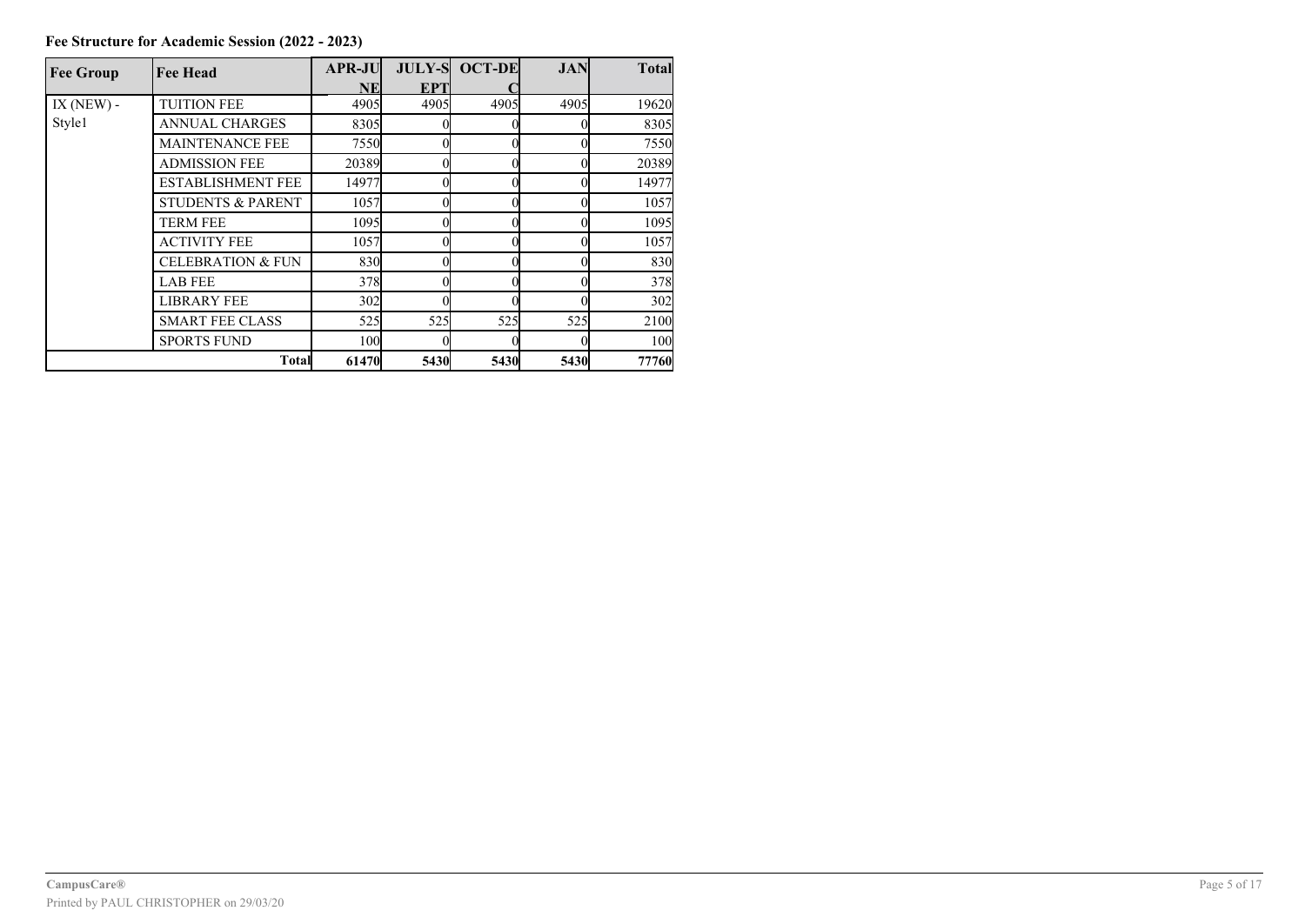| <b>Fee Group</b> | <b>Fee Head</b>              | <b>MAR</b> | <b>APR-JU</b> |             | <b>JULY-S OCT-DE</b> | <b>JAN</b>  | <b>Total</b> |
|------------------|------------------------------|------------|---------------|-------------|----------------------|-------------|--------------|
|                  |                              |            | NEl           | <b>EPT</b>  |                      |             |              |
| $IX (OLD) -$     | <b>TUITION FEE</b>           |            | 4905          | 4905        | 4905                 | 4905        | 19620        |
| Style1           | <b>ANNUAL CHARGES</b>        | 8305       |               |             |                      |             | 8305         |
|                  | <b>MAINTENANCE FEE</b>       |            | 7550          |             |                      |             | 7550         |
|                  | <b>STUDENTS &amp; PARENT</b> |            | 1057          |             |                      |             | 1057         |
|                  | <b>TERM FEE</b>              |            | 1095          |             |                      |             | 1095         |
|                  | <b>ACTIVITY FEE</b>          |            | 1057          |             |                      |             | 1057         |
|                  | <b>CELEBRATION &amp; FUN</b> |            | 830           |             |                      |             | 830          |
|                  | <b>LAB FEE</b>               |            | 378           |             |                      |             | 378          |
|                  | <b>LIBRARY FEE</b>           |            | 302           |             |                      |             | 302          |
|                  | <b>SMART FEE CLASS</b>       |            | 525           | 525         | 525                  | 525         | 2100         |
|                  | <b>SPORTS FUND</b>           |            | 100           |             |                      |             | 100          |
|                  | <b>Total</b>                 | 8305       | 17799         | <b>5430</b> | 5430                 | <b>5430</b> | 42394        |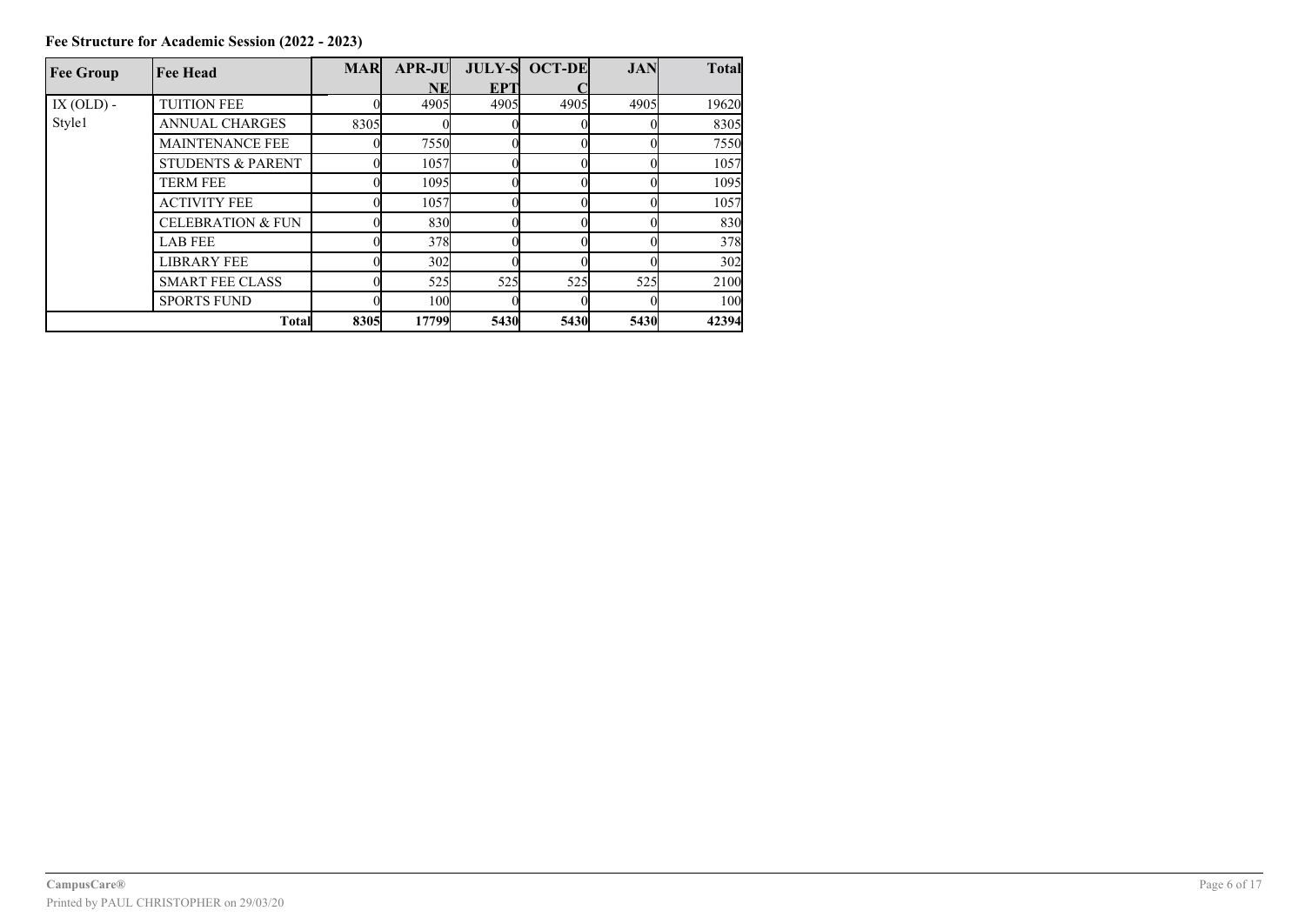| <b>Fee Group</b> | <b>Fee Head</b>              | <b>MAR</b> |      | <b>JULY-S OCT-DE</b> | <b>JAN</b> | <b>Total</b> |
|------------------|------------------------------|------------|------|----------------------|------------|--------------|
|                  |                              |            | EPT  |                      |            |              |
| $LKG(NEW)$ -     | <b>TUITION FEE</b>           | 5475       | 5475 | 5475                 | 5475       | 21900        |
| Style1           | <b>ANNUAL CHARGES</b>        | 8305       |      |                      |            | 8305         |
|                  | <b>MAINTENANCE FEE</b>       | 7550       |      |                      |            | 7550         |
|                  | <b>ADMISSION FEE</b>         | 13592      |      |                      |            | 13592        |
|                  | <b>ESTABLISHMENT FEE</b>     | 10823      |      |                      |            | 10823        |
|                  | <b>STUDENTS &amp; PARENT</b> | 1057       |      |                      |            | 1057         |
|                  | <b>TERM FEE</b>              | 1095       |      |                      |            | 1095         |
|                  | <b>ACTIVITY FEE</b>          | 1057       |      |                      |            | 1057         |
|                  | <b>CELEBRATION &amp; FUN</b> | 830        |      |                      |            | 830          |
|                  | <b>SMART FEE CLASS</b>       | 525        | 525  | 525                  | 525        | 2100         |
|                  | <b>ABACUS/VEDIC MAT</b>      | 300        | 300  | 30 <sub>0</sub>      | 300        | 1200         |
|                  | <b>SPEAKING ENGLISH</b>      | 150        | 150  | 150                  | 150        | 600          |
|                  | <b>Total</b>                 | 50759      | 6450 | 6450                 | 6450       | 70109        |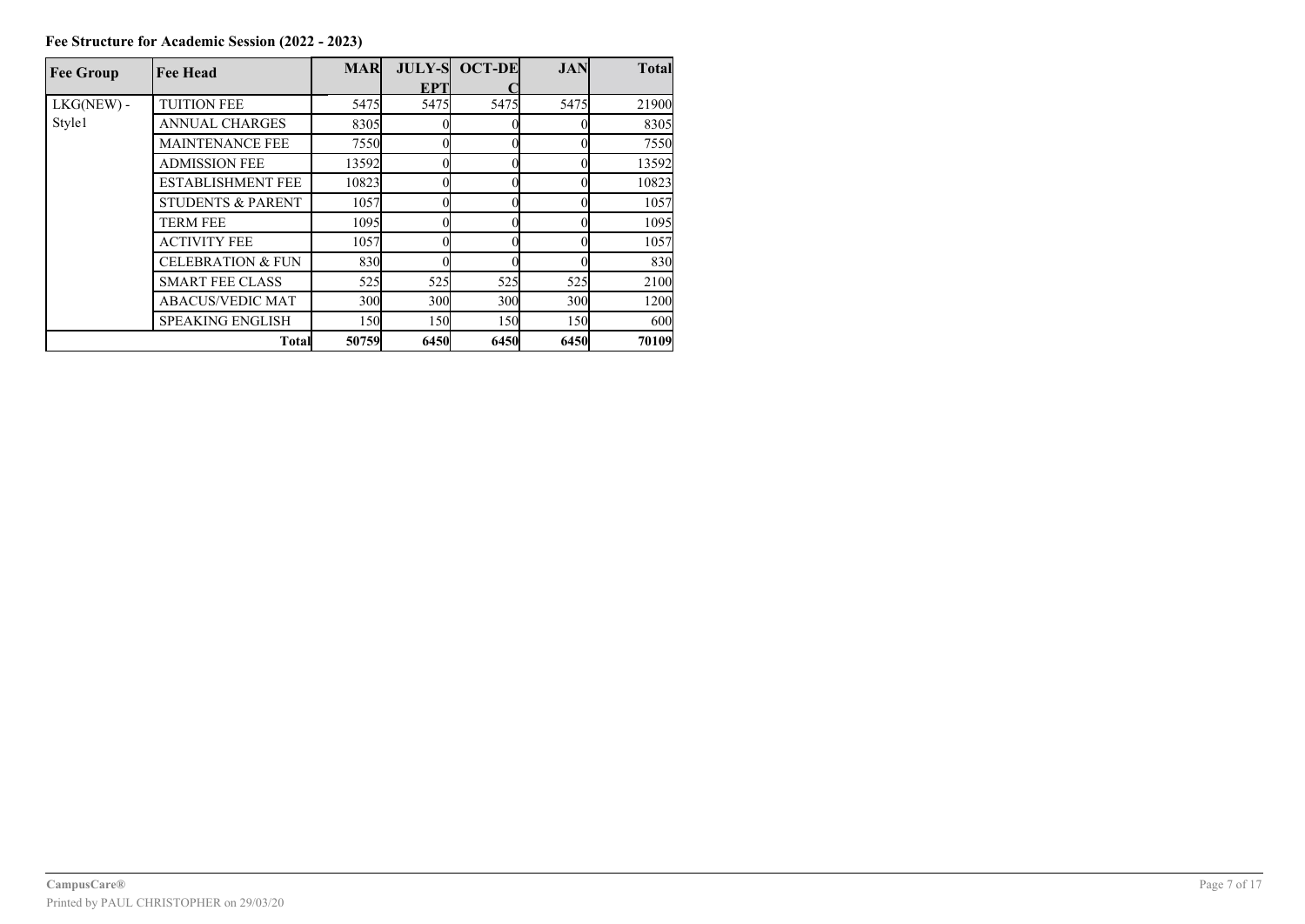| <b>Fee Group</b> | <b>Fee Head</b>              | <b>MAR</b> | <b>APR-JU</b> |                 | <b>JULY-S OCT-DE</b> | <b>JAN</b>  | <b>Total</b> |
|------------------|------------------------------|------------|---------------|-----------------|----------------------|-------------|--------------|
|                  |                              |            | NEI           | EPT             |                      |             |              |
| $LKG(OLD)$ -     | <b>TUITION FEE</b>           |            | 5475          | 5475            | 5475                 | 5475        | 21900        |
| Style1           | <b>ANNUAL CHARGES</b>        | 8305       |               |                 |                      |             | 8305         |
|                  | <b>MAINTENANCE FEE</b>       |            | 7550          |                 |                      |             | 7550         |
|                  | <b>STUDENTS &amp; PARENT</b> |            | 1057          |                 |                      |             | 1057         |
|                  | <b>TERM FEE</b>              |            | 1095          |                 |                      |             | 1095         |
|                  | <b>ACTIVITY FEE</b>          |            | 1057          |                 |                      |             | 1057         |
|                  | <b>CELEBRATION &amp; FUN</b> |            | 830           |                 |                      |             | 830          |
|                  | <b>SMART FEE CLASS</b>       |            | 525           | 525             | 525                  | 525         | 2100         |
|                  | <b>ABACUS/VEDIC MAT</b>      |            | 300           | 30 <sub>0</sub> | 300                  | 300         | 1200         |
|                  | <b>SPEAKING ENGLISH</b>      |            | 150           | 150l            | 150                  | 150         | 600          |
|                  | <b>Total</b>                 | 8305       | 18039         | 6450            | 6450                 | <b>6450</b> | 45694        |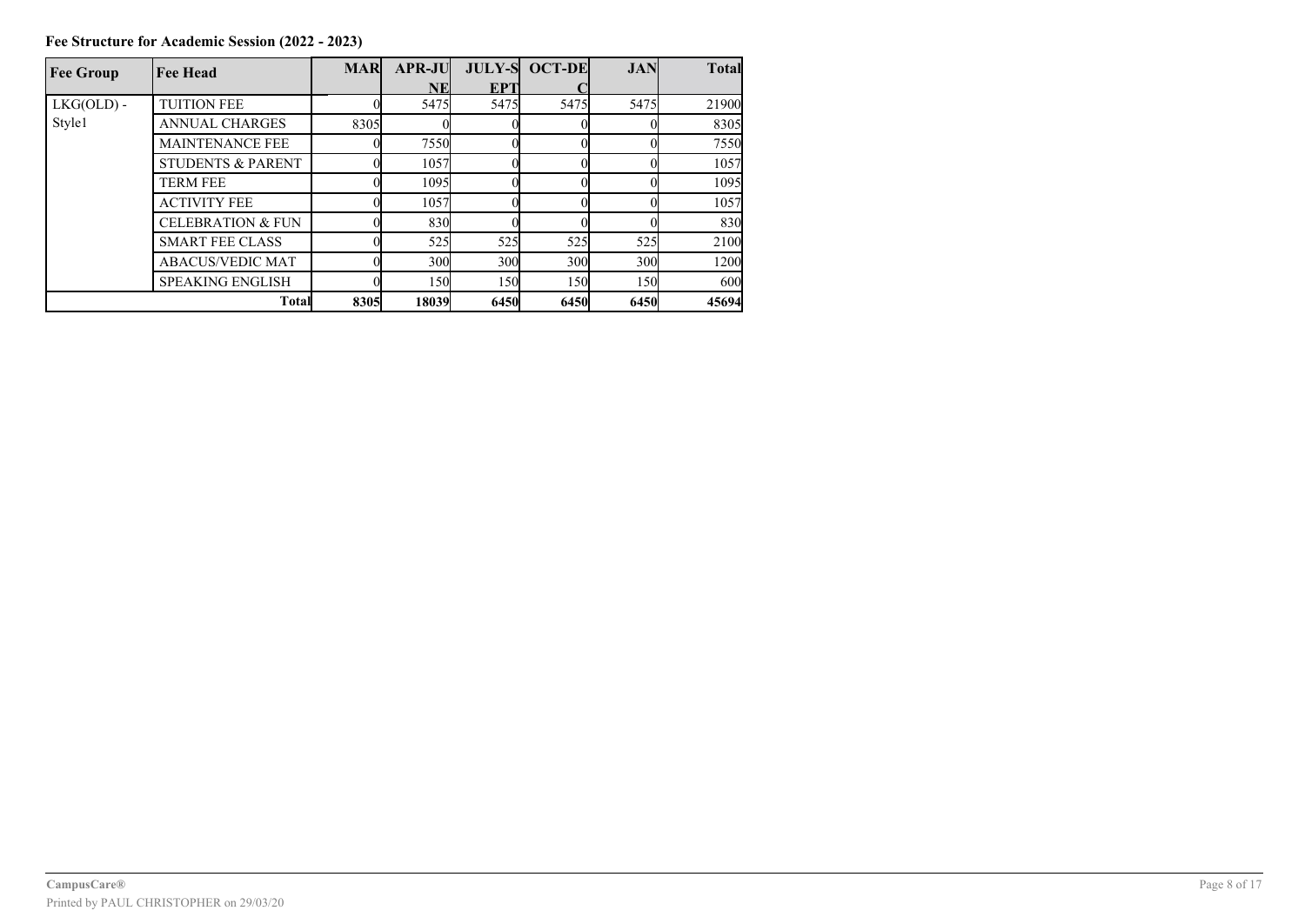**Fee Structure for Academic Session (2022 - 2023)**

| <b>Fee Group</b> | <b>Fee Head</b>              | <b>MAR</b> | <b>APR-JU</b> |            | <b>JULY-S OCT-DE</b> | <b>JAN</b> | <b>Total</b> |
|------------------|------------------------------|------------|---------------|------------|----------------------|------------|--------------|
|                  |                              |            | <b>NE</b>     | <b>EPT</b> |                      |            |              |
| <b>NURSERY -</b> | <b>TUITION FEE</b>           | 1825       | 3650          | 5475       | 5475                 | 5475       | 21900        |
| Style1           | <b>ANNUAL CHARGES</b>        | 8306       |               |            |                      |            | 8306         |
|                  | <b>MAINTENANCE FEE</b>       | 7551       |               |            |                      |            | 7551         |
|                  | <b>ADMISSION FEE</b>         | 13592      |               |            |                      |            | 13592        |
|                  | <b>ESTABLISHMENT FEE</b>     | 10823      |               |            |                      |            | 10823        |
|                  | <b>STUDENTS &amp; PARENT</b> | 1057       |               |            |                      |            | 1057         |
|                  | <b>TERM FEE</b>              | 1095       |               |            |                      |            | 1095         |
|                  | <b>ACTIVITY FEE</b>          | 1057       |               |            |                      |            | 1057         |
|                  | <b>CELEBRATION &amp; FUN</b> | 830        |               |            |                      |            | 830          |
|                  | <b>SMART FEE CLASS</b>       | 175        | 350           | 525        | 525                  | 525        | 2100         |
|                  | <b>Total</b>                 | 46311      | <b>4000</b>   | 6000       | 6000                 | 6000       | 68311        |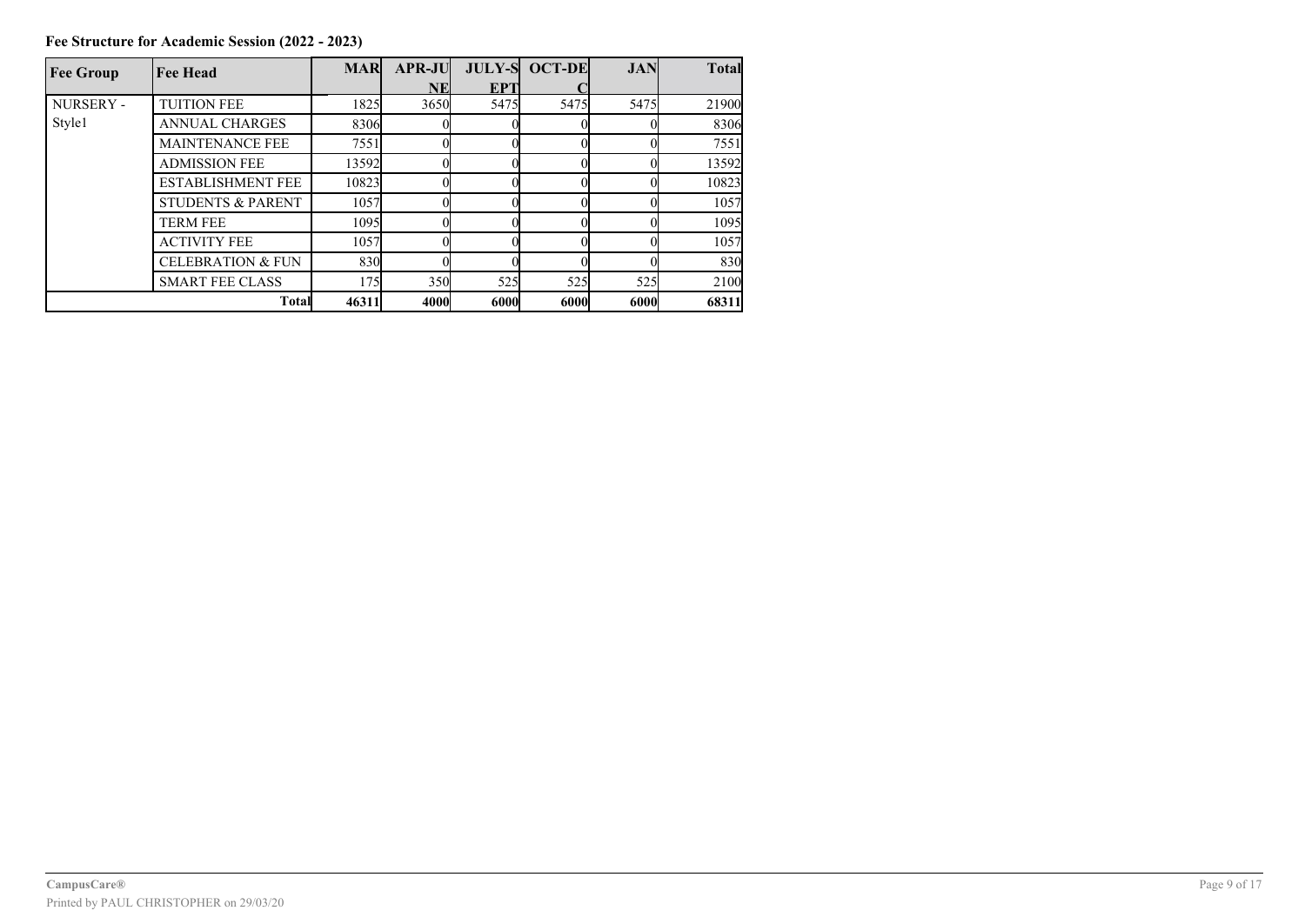| <b>Fee Group</b> | <b>Fee Head</b>              | <b>MAR</b> |      | <b>JULY-S OCT-DE</b> | <b>JAN</b> | <b>Total</b> |
|------------------|------------------------------|------------|------|----------------------|------------|--------------|
|                  |                              |            | EPT  |                      |            |              |
| UKG(NEW) -       | <b>TUITION FEE</b>           | 4905       | 4905 | 4905                 | 4905       | 19620        |
| Style1           | <b>ANNUAL CHARGES</b>        | 8305       |      |                      |            | 8305         |
|                  | <b>MAINTENANCE FEE</b>       | 7550       |      |                      |            | 7550         |
|                  | <b>ADMISSION FEE</b>         | 13592      |      |                      |            | 13592        |
|                  | <b>ESTABLISHMENT FEE</b>     | 10823      |      |                      |            | 10823        |
|                  | <b>STUDENTS &amp; PARENT</b> | 1057       |      |                      |            | 1057         |
|                  | <b>TERM FEE</b>              | 1095       |      |                      |            | 1095         |
|                  | <b>ACTIVITY FEE</b>          | 1057       |      |                      |            | 1057         |
|                  | <b>CELEBRATION &amp; FUN</b> | 830        |      |                      |            | 830          |
|                  | <b>SMART FEE CLASS</b>       | 525        | 525  | 525                  | 525        | 2100         |
|                  | <b>ABACUS/VEDIC MAT</b>      | 300        | 300  | 30 <sub>0</sub>      | 300        | 1200         |
|                  | <b>SPEAKING ENGLISH</b>      | 150        | 150  | 150                  | 150        | 600          |
|                  | <b>Total</b>                 | 50189      | 5880 | 5880                 | 5880       | 67829        |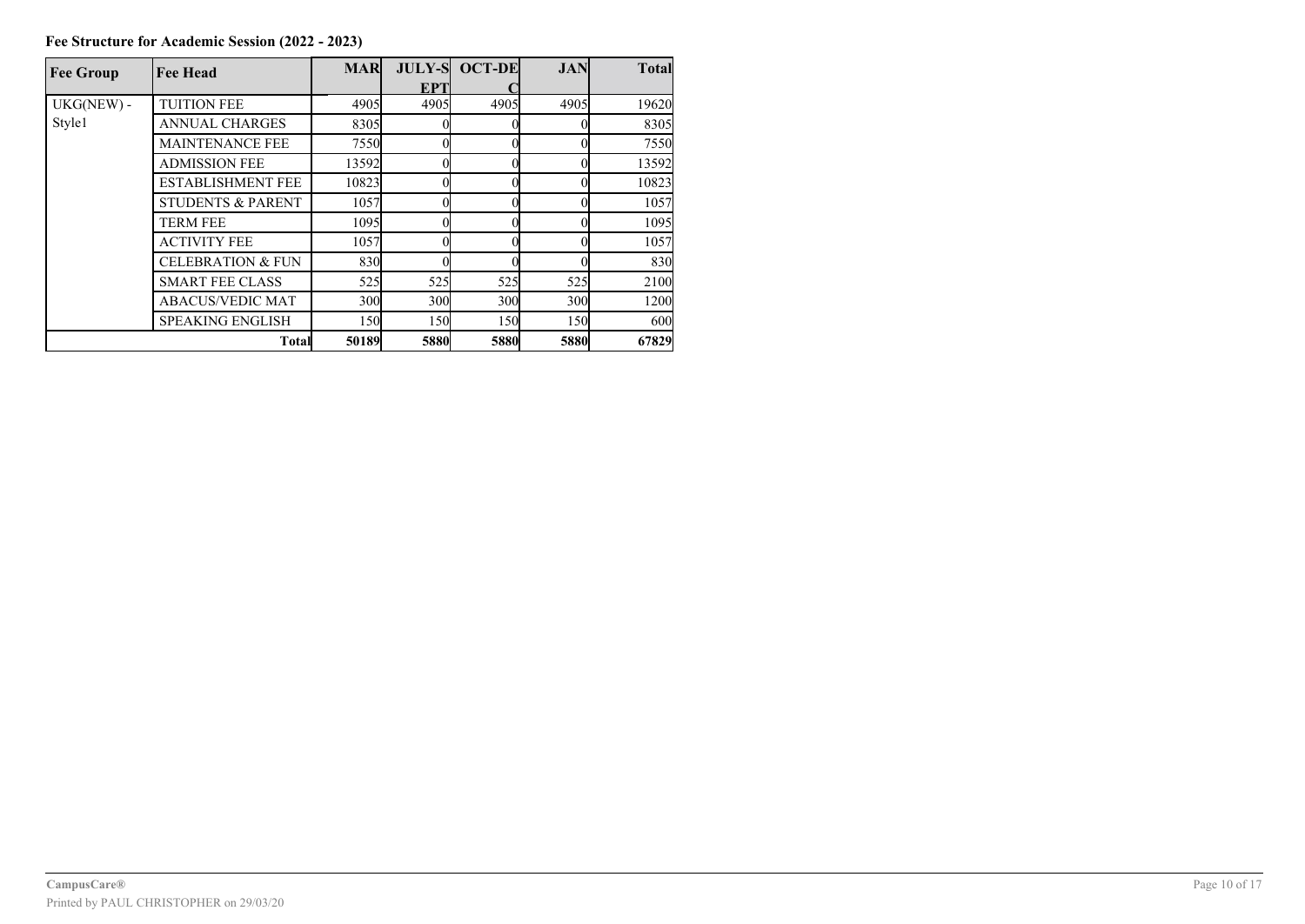| <b>Fee Group</b> | <b>Fee Head</b>              | <b>MAR</b> | <b>APR-JU</b> |      | <b>JULY-S OCT-DE</b> | <b>JAN</b> | <b>Total</b> |
|------------------|------------------------------|------------|---------------|------|----------------------|------------|--------------|
|                  |                              |            | NEI           | EPT  |                      |            |              |
| $UKG(OLD) -$     | <b>TUITION FEE</b>           |            | 4905          | 4905 | 4905I                | 4905       | 19620        |
| Style1           | <b>ANNUAL CHARGES</b>        | 8305       |               |      |                      |            | 8305         |
|                  | <b>MAINTENANCE FEE</b>       |            | 7550          |      |                      |            | 7550         |
|                  | <b>STUDENTS &amp; PARENT</b> |            | 1057          |      |                      |            | 1057         |
|                  | <b>TERM FEE</b>              |            | 1095          |      |                      |            | 1095         |
|                  | <b>ACTIVITY FEE</b>          |            | 1057          |      |                      |            | 1057         |
|                  | <b>CELEBRATION &amp; FUN</b> |            | 830           |      |                      |            | 830          |
|                  | <b>SMART FEE CLASS</b>       |            | 525           | 525  | 525                  | 525        | 2100         |
|                  | <b>ABACUS/VEDIC MAT</b>      |            | 300           | 300  | 30 <sub>0</sub>      | 300        | 1200         |
|                  | <b>SPEAKING ENGLISH</b>      |            | 150           | 150  | 150                  | 150        | 600          |
|                  | <b>Total</b>                 | 8305       | 17469         | 5880 | <b>5880</b>          | 5880       | 43414        |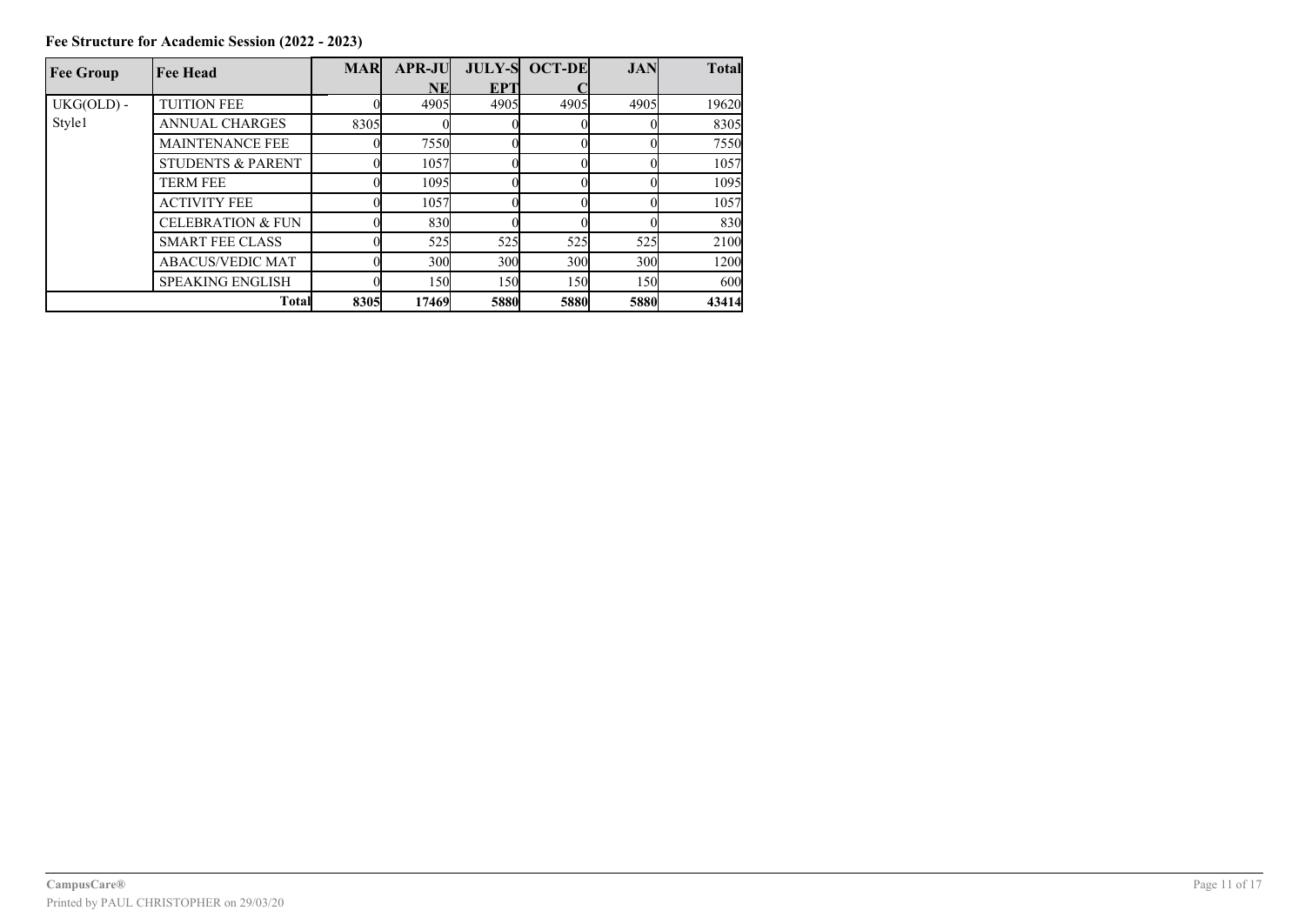| <b>Fee Group</b> | <b>Fee Head</b>              | <b>APR-JU</b>   |             | <b>JULY-S OCT-DE</b> | <b>JAN</b>      | <b>Total</b> |
|------------------|------------------------------|-----------------|-------------|----------------------|-----------------|--------------|
|                  |                              | NE              | EPT         |                      |                 |              |
| $V-VII(NEW)$ -   | <b>TUITION FEE</b>           | 4905            | 4905        | 4905                 | 4905            | 19620        |
| Style1           | <b>ANNUAL CHARGES</b>        | 8305            |             |                      |                 | 8305         |
|                  | <b>MAINTENANCE FEE</b>       | 7550            |             |                      |                 | 7550         |
|                  | <b>ADMISSION FEE</b>         | 19004           |             |                      |                 | 19004        |
|                  | <b>ESTABLISHMENT FEE</b>     | 13693           |             |                      |                 | 13693        |
|                  | <b>STUDENTS &amp; PARENT</b> | 1057            |             |                      |                 | 1057         |
|                  | <b>TERM FEE</b>              | 1095            |             |                      |                 | 1095         |
|                  | <b>ACTIVITY FEE</b>          | 1057            |             |                      |                 | 1057         |
|                  | <b>CELEBRATION &amp; FUN</b> | 830             |             |                      |                 | 830          |
|                  | <b>LIBRARY FEE</b>           | 302             |             |                      |                 | 302          |
|                  | <b>SMART FEE CLASS</b>       | 525             | 525         | 525                  | 525             | 2100         |
|                  | <b>ABACUS/VEDIC MAT</b>      | 30 <sub>0</sub> | 300         | 300                  | 30 <sub>0</sub> | 1200         |
|                  | <b>SPEAKING ENGLISH</b>      | 150             | <b>150</b>  | <b>150</b>           | 150             | 600          |
|                  | <b>Total</b>                 | 58773           | <b>5880</b> | 5880                 | 5880            | 76413        |

**Fee Structure for Academic Session (2022 - 2023)**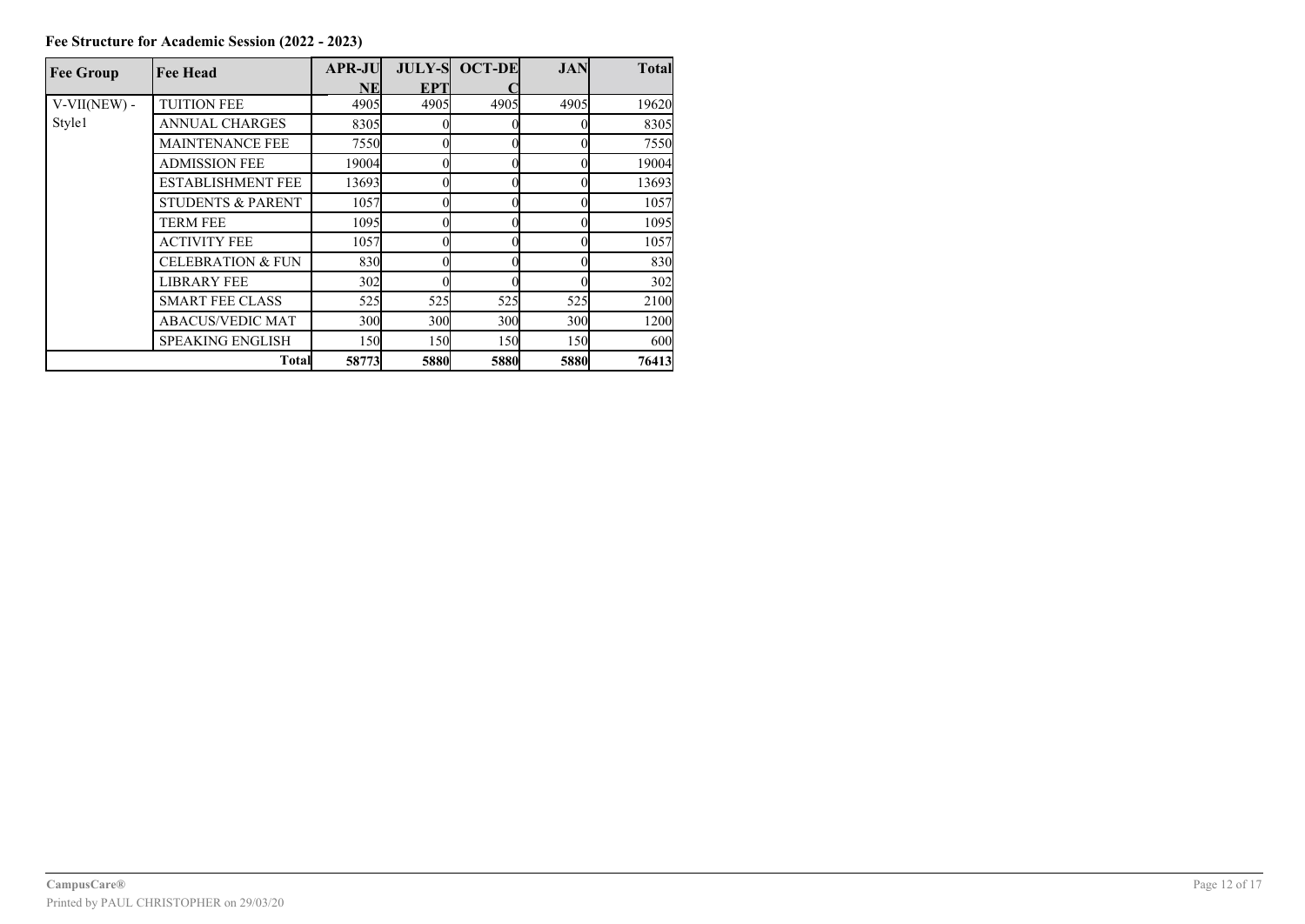| <b>Fee Group</b> | <b>Fee Head</b>              | <b>MAR</b> | <b>APR-JU</b>   |                 | <b>JULY-S OCT-DE</b> | <b>JAN</b> | <b>Total</b> |
|------------------|------------------------------|------------|-----------------|-----------------|----------------------|------------|--------------|
|                  |                              |            | NE              | EPT             |                      |            |              |
| $V-VII(OLD)$ -   | <b>TUITION FEE</b>           |            | 4905            | 4905            | 4905                 | 4905       | 19620        |
| Style1           | <b>ANNUAL CHARGES</b>        | 8305       |                 |                 |                      |            | 8305         |
|                  | <b>MAINTENANCE FEE</b>       |            | 7550            |                 |                      |            | 7550         |
|                  | <b>STUDENTS &amp; PARENT</b> |            | 1057            |                 |                      |            | 1057         |
|                  | TERM FEE                     |            | 1095            |                 |                      |            | 1095         |
|                  | <b>ACTIVITY FEE</b>          |            | 1057            |                 |                      |            | 1057         |
|                  | <b>CELEBRATION &amp; FUN</b> |            | 830             |                 |                      |            | 830          |
|                  | <b>LIBRARY FEE</b>           |            | 302             |                 |                      |            | 302          |
|                  | <b>SMART FEE CLASS</b>       |            | 525             | 525             | 525                  | 525        | 2100         |
|                  | <b>ABACUS/VEDIC MAT</b>      |            | 30 <sub>0</sub> | 30 <sub>0</sub> | 30 <sub>0</sub>      | 300        | 1200         |
|                  | <b>SPEAKING ENGLISH</b>      |            | 150l            | 150l            | 150l                 | 150        | 600          |
| <b>Total</b>     |                              | 8305       | 17771           | 5880            | 5880                 | 5880       | 43716        |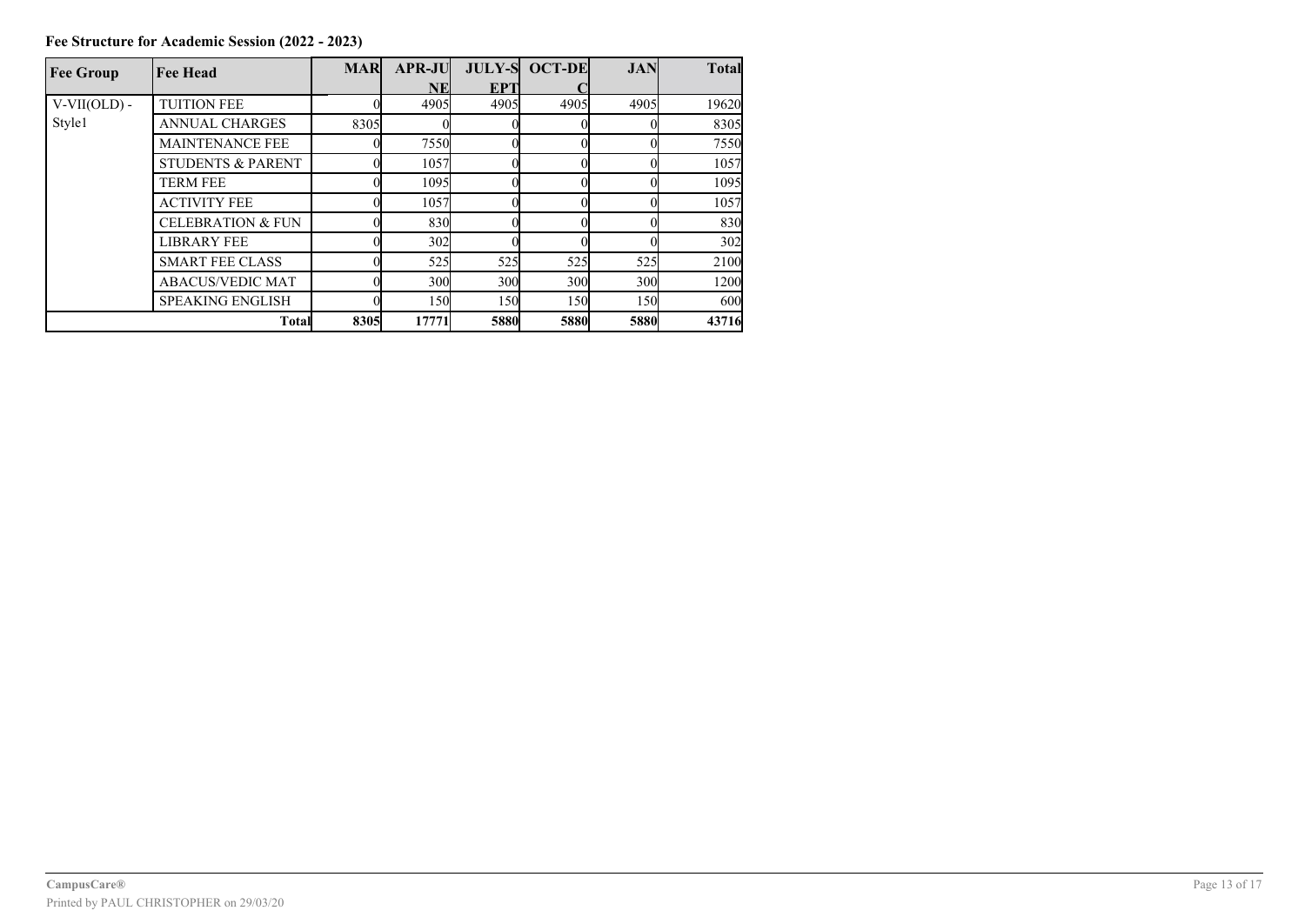| <b>Fee Group</b> | <b>Fee Head</b>              | APR-JU          |                 | <b>JULY-S OCT-DE</b> | JAN  | <b>Total</b> |
|------------------|------------------------------|-----------------|-----------------|----------------------|------|--------------|
|                  |                              | NE              | <b>EPT</b>      |                      |      |              |
| VIII(NEW) -      | <b>TUITION FEE</b>           | 4905            | 4905            | 4905                 | 4905 | 19620        |
| Style1           | <b>ANNUAL CHARGES</b>        | 8305            |                 |                      |      | 8305         |
|                  | <b>MAINTENANCE FEE</b>       | 7550            |                 |                      |      | 7550         |
|                  | <b>ADMISSION FEE</b>         | 20389           |                 |                      |      | 20389        |
|                  | <b>ESTABLISHMENT FEE</b>     | 14977           |                 |                      |      | 14977        |
|                  | <b>STUDENTS &amp; PARENT</b> | 1057            |                 |                      |      | 1057         |
|                  | <b>TERM FEE</b>              | 1095            |                 |                      |      | 1095         |
|                  | <b>ACTIVITY FEE</b>          | 1057            |                 |                      |      | 1057         |
|                  | <b>CELEBRATION &amp; FUN</b> | 830             |                 |                      |      | 830          |
|                  | <b>LAB FEE</b>               | 378             |                 |                      |      | 378          |
|                  | <b>LIBRARY FEE</b>           | 302l            |                 |                      |      | 302          |
|                  | <b>SMART FEE CLASS</b>       | 525             | 525             | 525                  | 525  | 2100         |
|                  | <b>SPORTS FUND</b>           | 10 <sub>0</sub> |                 |                      |      | 100          |
|                  | VEDIC MATH/ABACU             | 300             | 30 <sub>0</sub> | 30 <sub>0</sub>      | 300  | 1200         |
|                  | <b>Total</b>                 | 61770           | 5730            | 5730                 | 5730 | 78960        |

**Fee Structure for Academic Session (2022 - 2023)**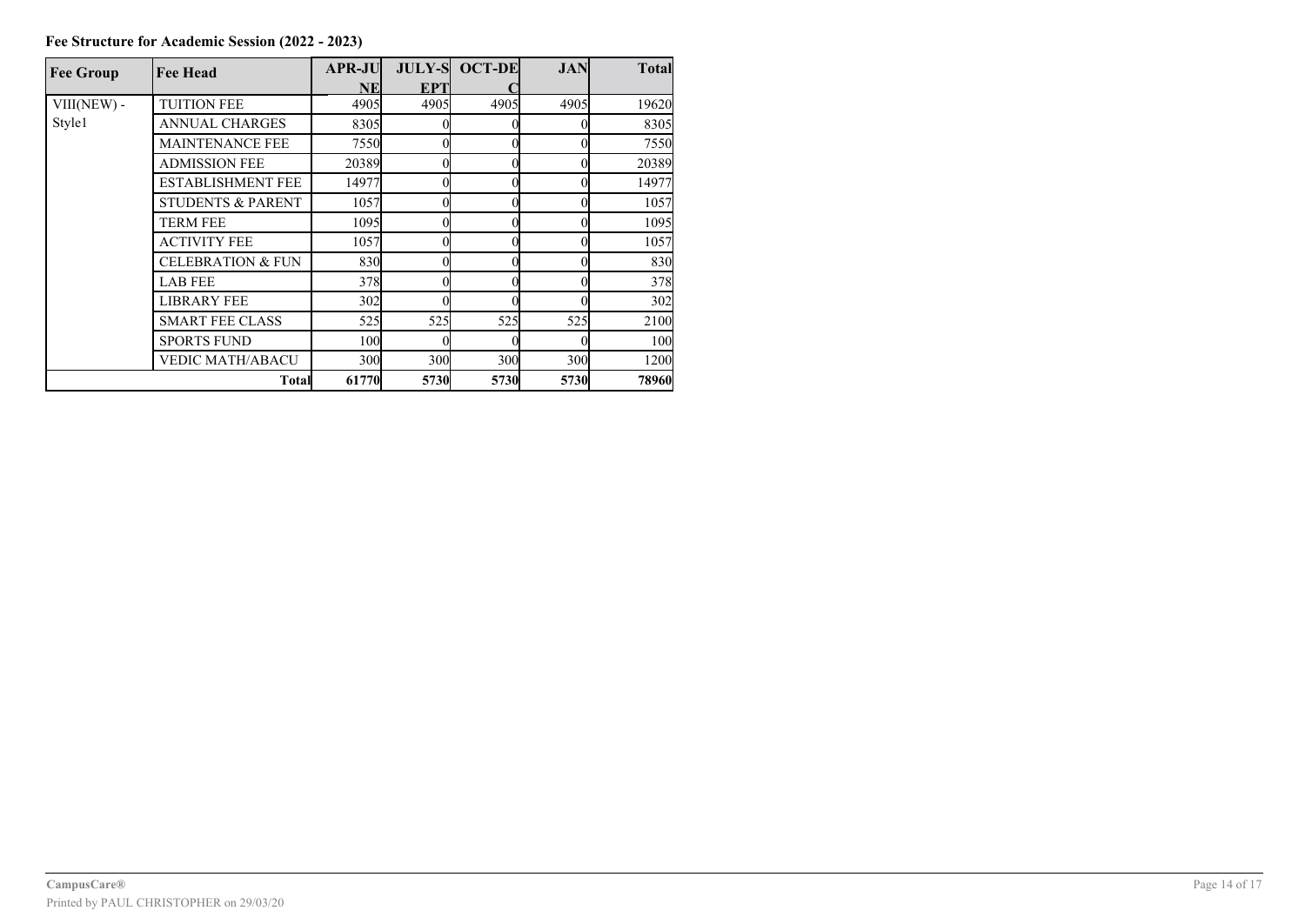| <b>Fee Group</b> | <b>Fee Head</b>              | <b>MAR</b> | <b>APR-JU</b>   |            | <b>JULY-S OCT-DE</b> | <b>JAN</b> | <b>Total</b> |
|------------------|------------------------------|------------|-----------------|------------|----------------------|------------|--------------|
|                  |                              |            | NEI             | <b>EPT</b> |                      |            |              |
| VIII(OLD) -      | <b>TUITION FEE</b>           |            | 4905            | 4905       | 4905                 | 4905       | 19620        |
| Style1           | <b>ANNUAL CHARGES</b>        | 8305       |                 |            |                      |            | 8305         |
|                  | <b>MAINTENANCE FEE</b>       |            | 7550            |            |                      |            | 7550         |
|                  | <b>STUDENTS &amp; PARENT</b> |            | 1057            |            |                      |            | 1057         |
|                  | <b>TERM FEE</b>              |            | 1095            |            |                      |            | 1095         |
|                  | <b>ACTIVITY FEE</b>          |            | 1057            |            |                      |            | 1057         |
|                  | <b>CELEBRATION &amp; FUN</b> |            | 830             |            |                      |            | 830          |
|                  | <b>LAB FEE</b>               |            | 378             |            |                      |            | 378          |
|                  | <b>LIBRARY FEE</b>           |            | 302l            |            |                      |            | 302          |
|                  | <b>SMART FEE CLASS</b>       |            | 525             | 525        | 525                  | 525        | 2100         |
|                  | <b>SPORTS FUND</b>           |            | 10 <sub>0</sub> |            |                      |            | 100          |
|                  | <b>VEDIC MATH/ABACU</b>      |            | 300             | 300        | 300                  | 300        | 1200         |
| Total            |                              | 8305       | 18099           | 5730       | 5730                 | 5730       | 43594        |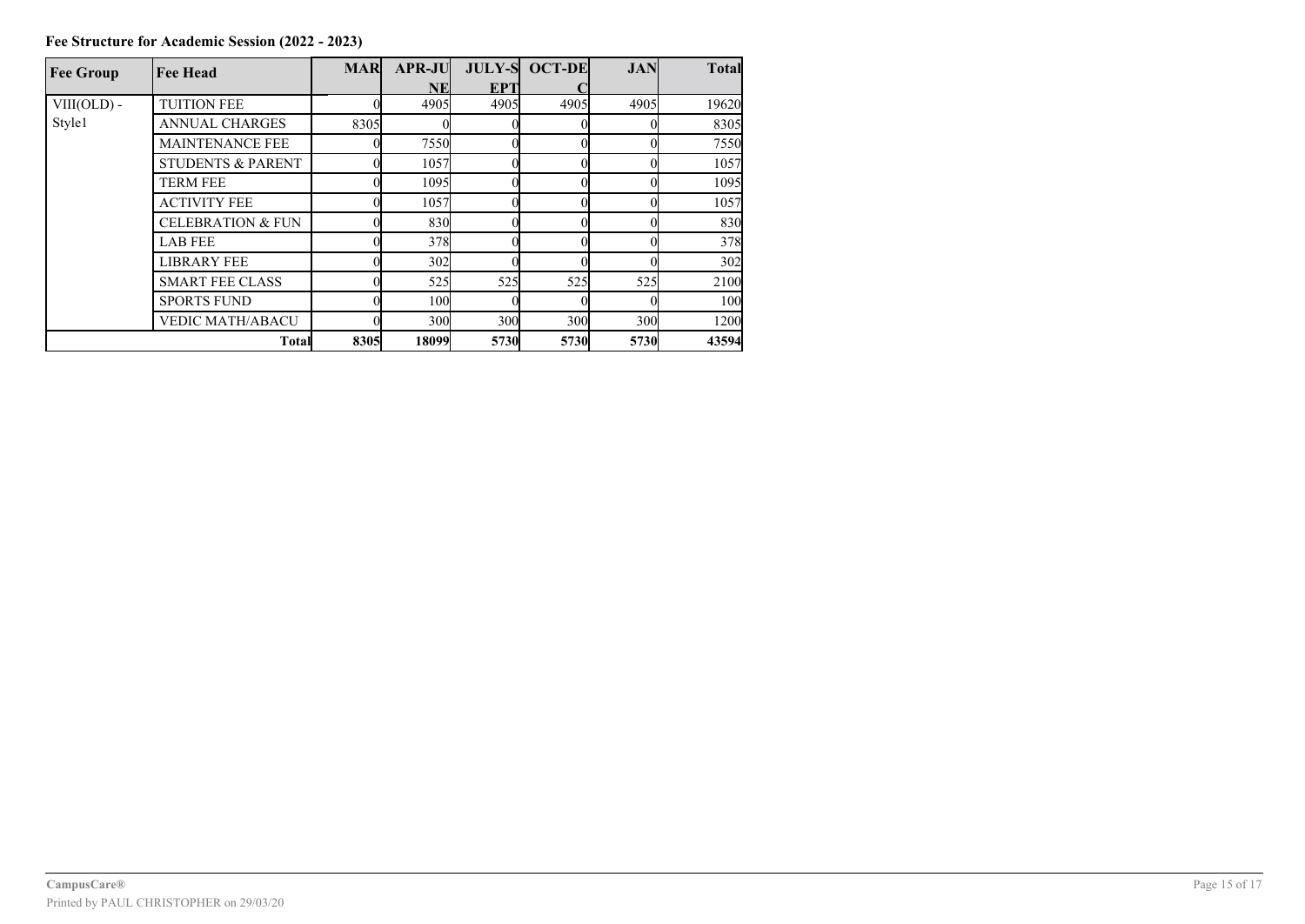| <b>Fee Group</b> | <b>Fee Head</b>              | <b>APR-JU</b>     |      | <b>JULY-S OCT-DE</b> | <b>JAN</b> | <b>Total</b> |  |
|------------------|------------------------------|-------------------|------|----------------------|------------|--------------|--|
|                  |                              | <b>NE</b>         | EP7  |                      |            |              |  |
| $X(NEW)$ -       | <b>TUITION FEE</b>           | 4905              | 4905 | 4905                 | 4905       | 19620        |  |
| Style1           | <b>ANNUAL CHARGES</b>        | 8305              |      |                      |            | 8305         |  |
|                  | <b>MAINTENANCE FEE</b>       | 7550              |      |                      |            | 7550         |  |
|                  | <b>ADMISSION FEE</b>         | 20389             |      |                      |            | 20389        |  |
|                  | <b>ESTABLISHMENT FEE</b>     | 14977             |      |                      |            | 14977        |  |
|                  | <b>STUDENTS &amp; PARENT</b> | 1057              |      |                      |            | 1057         |  |
|                  | TERM FEE                     | 1095 <sub>l</sub> |      |                      |            | 1095         |  |
|                  | <b>ACTIVITY FEE</b>          | 1057              |      |                      |            | 1057         |  |
|                  | <b>CELEBRATION &amp; FUN</b> | 830               |      |                      |            | 830          |  |
|                  | <b>LAB FEE</b>               | 378               |      |                      |            | 378          |  |
|                  | <b>LIBRARY FEE</b>           | 302               |      |                      |            | 302          |  |
|                  | <b>SMART FEE CLASS</b>       | 525               | 525  | 525                  | 525        | 2100         |  |
|                  | <b>SPORTS FUND</b>           | 100               |      |                      |            | 100          |  |

**Total 61470 5430 5430 5430 77760**